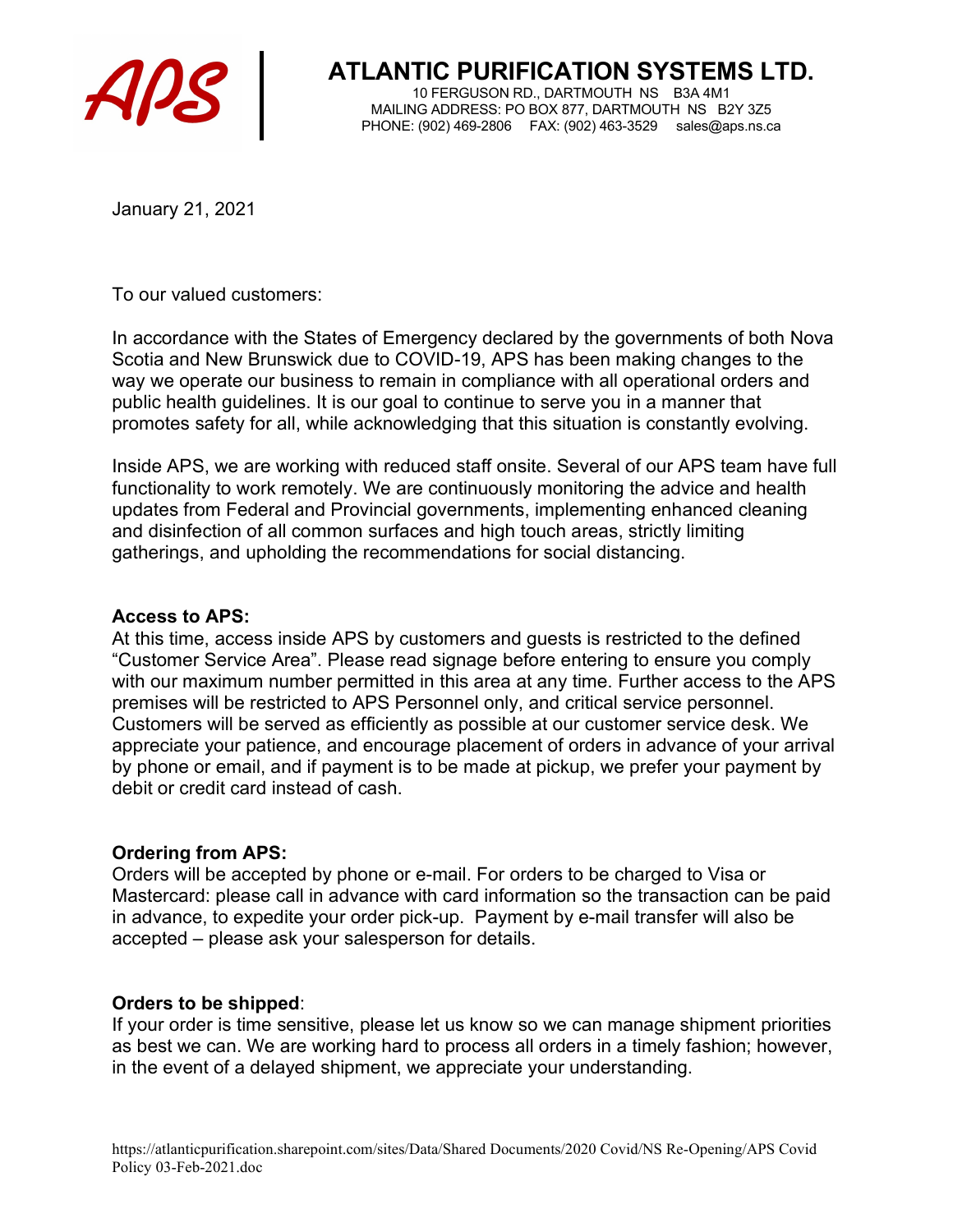# Picking up at APS:

Upon arrival at APS, please proceed to the door indicated for pickups.

- 1. Review the signage to determine if you meet all conditions for entry
- 2. If you do not meet our entry conditions, please call and we will arrange for contactless service.

Please Note: Masks are required to be worn inside our premises.

For small shipments (not requiring forklift):

We will place your order on the customer service desk for you. Please verify the contents of the order against your packing slip before leaving.

For large shipments (requiring use of forklift):

- 1. Enter the customer service area if it is safe to do so.
- 2. Arrange for the loading of your vehicle.
- 3. Return to your vehicle while we load your order onto your vehicle. After our shipper has returned inside the building, please verify the contents of your order against the packing slip, and secure the load before leaving.

Any discrepancies with your order contents should be reported before you leave our premises.

# Offsite:

APS personnel who travel to other sites will be expected to adhere to all governmentimposed restrictions concerning travel, as well as both the Covid policy in place at the worksite and APS' Covid Guidelines for travel, which serve to indicate that the APS employee is fit for work, and includes:

- 1. Self-monitoring for symptoms of Covid-19. Presence of symptoms shall disqualify the employee from travel on behalf of APS.
- 2. No travel outside the zone approved for restriction-free travel within 14 days of the planned offsite visit.
- 3. No contact with anyone experiencing symptoms of Covid-19 within 14 days of the planned offsite visit, and no close contact with anyone confirmed to have or being tested for Covid-19 within 14 days of the offsite visit.

Note:

In the case where the site guidelines and the APS guidelines differ, the more stringent guidelines shall be followed.

Additionally, the APS employee shall:

- 1. Utilize PPE appropriate to the situation
- 2. Maintain social distancing of 2 meters wherever possible
- 3. Adopt acceptable hand hygiene practices